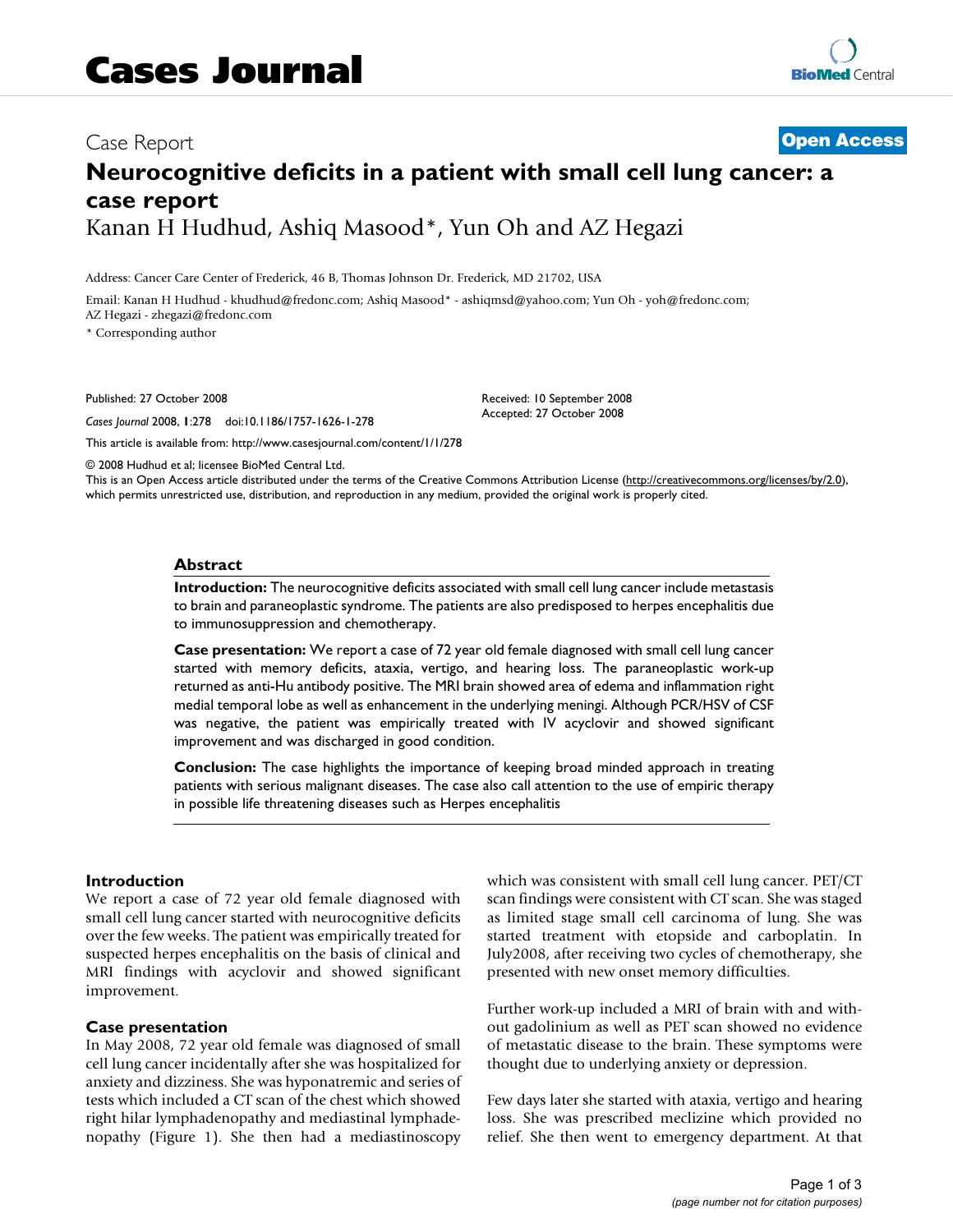

Figure 1 **CT scan showing right hilar lymphadenopathy.**

time she was found to orthostatic. She was rehydrated and discharged.

Audiogram was done which revealed bilateral sensorineural hearing loss greater on the left side. The paraneoplastic workup was sent to rule out paraneoplastic syndrome. The anti-Hu antibody came positive. The diagnosis of anti-Hu syndrome was entertained. She was started on radiation therapy in addition to her chemotherapy for consolidation. She received 3960 cGy of radiation to the mediastinum in August 2008.

Three weeks later, she began developing loss of smell sensation to the point that she was completely anosmic. Her unsteadiness reached to the point that she needed assistance for walking short distance. MRI of brain showed new area of edema and inflammation in the right medial temporal lobe as well as enhancement in the underlying meningi (Figure 2). She was admitted for to the hospital for empiric IV acyclovir therapy for possible herpes encephalitis. The Lumber puncture was done which showed increased proteins (Total proteins 5.7 g/l, Beta globulin of 0.73 g/l) and lymphocytes. The CSF HSV/PCR was negative. Patient was discharged in the 6 th day from the hospital and received total 10 days of IV acyclovir as she improved on the treatment. Patient is now planned for further chemoradiation therapy.

The neurocognitive deficits in our patient were probably because of either anti-Hu syndrome or Herpes encephalitis.

The anti HU syndrome is a neurologic paraneoplastic syndrome. A specific anti body called anti HU is present in serum and CSF of these patients [1]. Patients with anti-Hu



**Figure 2 MRI showing abnormal signal intensity involving the medial aspect of the right temporal lobe.**

antibodies usually have SCLC (94%), multifocal neurological symptoms and a poor prognosis [2]. Anti-Hu encephalomyelitis is one of the most frequent paraneoplastic syndromes, classically presenting with diffuse neurological involvement [3]. Anti-Hu antibodies are present in about 50% of patients with limbic encephalitis and lung cancer and is characterized by marked reduction in short term memory and sub acute confusion. Many patients may also develop rapid pancerebellar dysfunction due to extensive purkinjee neuronal loss termed as sub acute cerebellar ataxia. The HU-Abs is reported to be present in about 23% of these patients. The Anti-Hu antibodies, in addition to SCLC are associated with prostate cancer and neuroblastoma [4].

Anti-HU antibodies are also associated with Encephalomyelitis, sensory neuropathy, and autonomic neuropathy. The limbic encephalitis and sub acute cerebellar degeneration are associated relatively often with cancer and are called "classical" PNS [5]. The treatment of PNS is control of the tumor. Antitumor treatment has established to stop paraneoplastic neurological deterioration. However, in debilitated patients treatment of underlying tumor is withheld because of the little chance of clinically relevant neurological improvement [5].